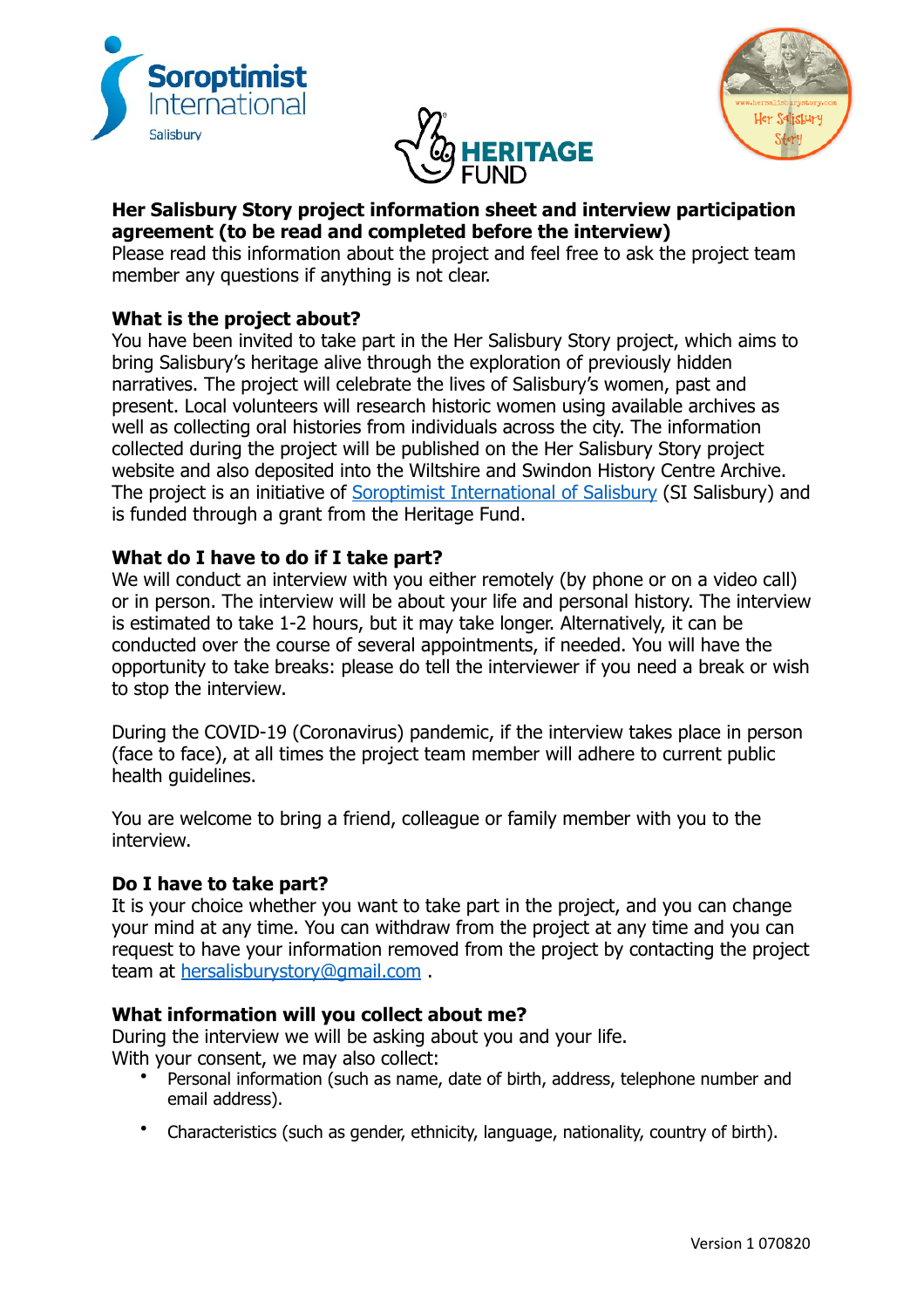The Her Salisbury Story project website also collects information such as cookies. You can read the Privacy Policy for the website [https://hersalisburystory.com/privacy](https://hersalisburystory.com/privacy-policy/)[policy/](https://hersalisburystory.com/privacy-policy/)

#### **What will my information be used for?**

We need to use your personal information (such as your name and contact details) to make and maintain contact with you in the furtherance of the project, and to help us deliver the project aims. SI Salisbury may also want to get in touch with you with information related to SI Salisbury and Soroptimist International. Any personal data that we collect from you will be processed in line with data protection legislation. We will not share your information with third parties without your consent unless the law requires us to do so, for example if there is a risk of harm to you or someone else. Under data protection legislation, you have the right to request access to information about you that we hold. To make a request for your personal information contact SI Salisbury at sarumsoropts@gmail.com .

As this is a local history project, one of the key aims is to collect historical information to be archived, in order to preserve the oral history of Salisbury and help current and future generations to learn more about the history of Salisbury. Therefore, the oral history information collected from you, such as photographs, audio recordings, and transcripts of interviews, will be made publicly available. This means they will be published on the Her Salisbury Story project and deposited into Wiltshire and Swindon History Centre Archive. This information may also be published elsewhere such as newspaper articles, reports and promotional materials of the organisations involved in delivering the project. One of the requirements of Heritage fund projects is that materials from the project are made available to the public for non-commercial use. However, we will not publish any information from your interview or any recordings without a chance for you to review them first, and you have a right to request any restrictions to the publication of this information.

#### **How long will you keep my data?**

At the end of the project, we will delete any personal data that is no longer needed for the purposes of the project.

Any information that is published on the project website will exist for 5 years, and the website itself may be archived thereafter. As previously mentioned, information from the project will be made available to the public for non-commercial use and may also be used in promotional materials or dissemination of the project. Any information (such as interviews, photographs, and accompanying agreements) deposited into the WSHC archive will be kept there indefinitely so that it is available for use by future historians and researchers.

Members of the project team and SI Salisbury take your privacy concerns seriously. Any data breaches will be investigated and reported by the project's data protection officer, (contact via [hersalisburystory@gmail.com](mailto:hersalisburystory@gmail.com)) and reported to SI Salisbury. If you have any concerns about the way your information is being handled, please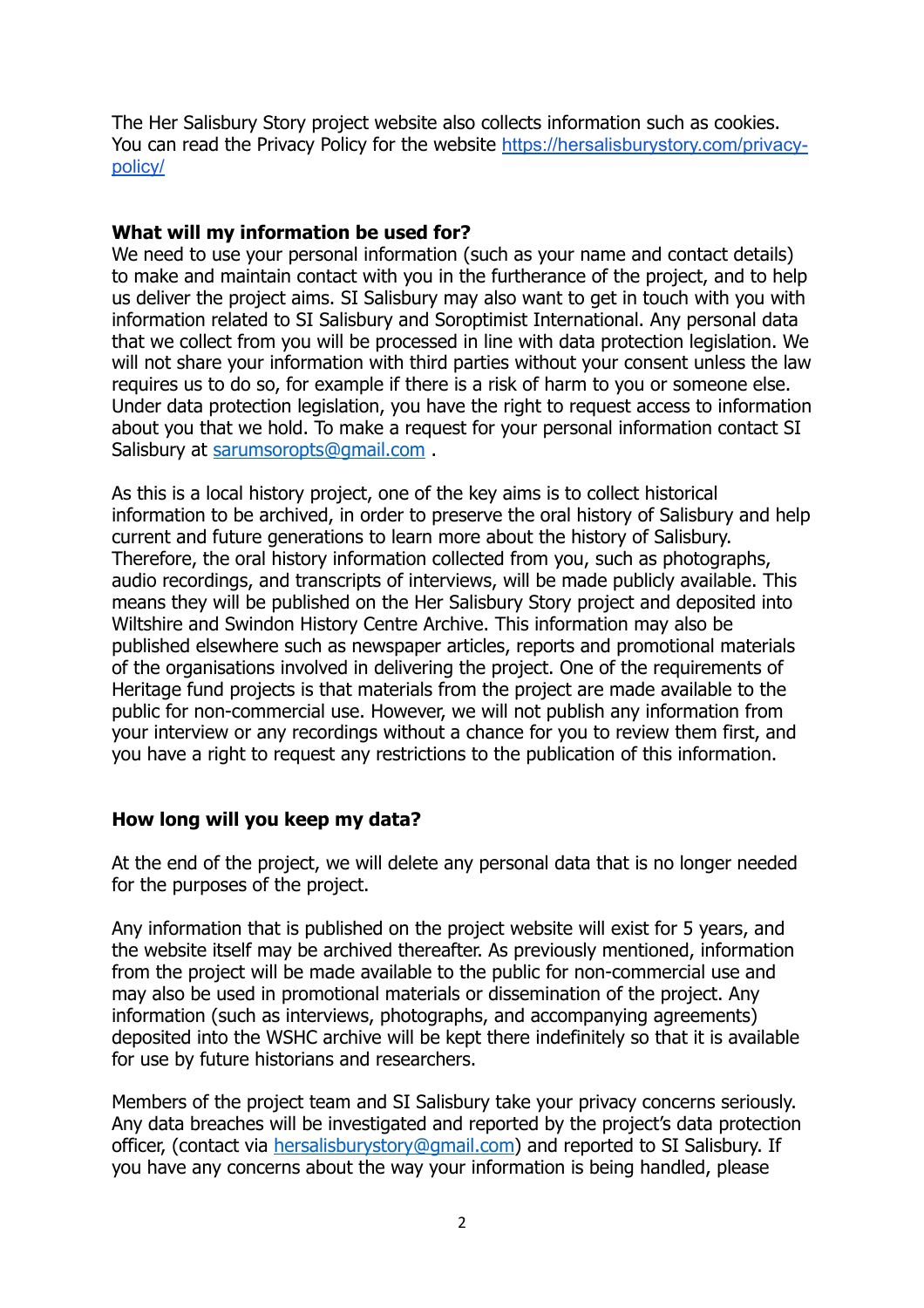contact the SI Salisbury Executive Committee without delay (email address: sarumsoropts@gmail.com ). We will carefully investigate and review all complaints and take appropriate action in accordance with Data Protection Legislation. We will keep you informed of the progress of our investigation and the outcome. If you are not satisfied with the outcome, you may wish to contact the Information Commissioner's Office at https://ico.org.uk/concerns/

# **Who can I contact if I have any further questions?**

You can ask the interviewer any questions before the interview, or contact a project team member by emailing hersalisburystory@gmail.com.

## **Your agreement to take part:**

I have read the project information sheet and have had the opportunity to ask questions.

I agree to take part in an interview for the Her Salisbury Story project.

I understand that I can withdraw from the project at any time.

I am fully aware that the content of this interview will be made publicly available, subject to any restrictions that I might request when the interview has been completed.

 I understand that I will be able to view a write-up of the interview before it is published and I have a right to amend or retract parts of it.

 I understand that no personal data such as address, telephone number(s) or email address(es) will be made public and that my personal data will be kept confidentially and processed in line with data protection legislation.

## **Signed by or on behalf of the interviewee:**

Signed:

Name in block capitals:

Date:

Separate page to be kept by SI Salisbury